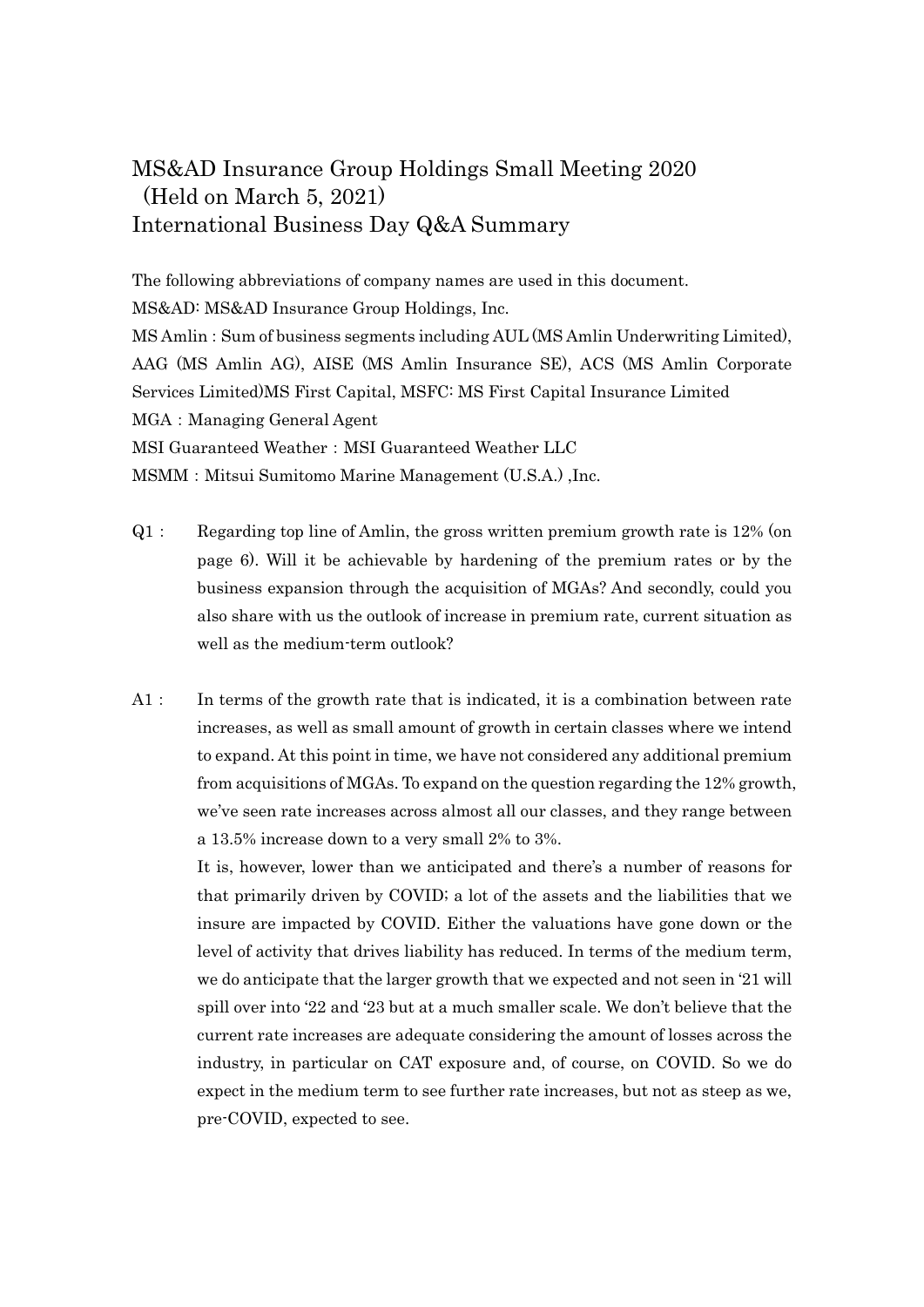- Q2: Regarding Asia, CAGR of net premium from 2010 is 7% (on page 7). But, currently, it seems that the top line growth has slowed down. You also mentioned that 26 billion to 30 billion contributions to Group Adjust Profit over the medium term, would that be attainable only through top line growth? Or is the improvement in combined ratio that is efficiency having a greater impact or influence? And if the top line growth is a primary reason, in terms of the size of your company does that mean that there still remains rather substantial market that you can offer services to?
- A2: Some of the growth in the earlier years noted came through some acquisitions. In more recent years, with the exception of MS First Capital in Singapore, we did not make acquisitions in Asia.

During the earlier years on the graph, some insurance rates in Asia were still hard so that we could obtain good pricing for many of our products.

In more recent years there has been a softening of the markets; there's been more pressure on price. Our focus has been more on profitability, rather than scale, to ensure that we have a strong combined ratio for the business in Asia.

However, during the most recent renewals, we are beginning to see a turn in the market in some areas and products where again we're seeing a hardening in pricing which will also help us to grow organically.

The effects of COVID-19 on the economies around Asia has affected more the products which we retain the most. In other words, those products where we buy less reinsurance; so for example for motor vehicles, new car sales and usage of cars were affected, and for travel insurance because people could not travel.

These types of products where we retain more were more severely impacted in 2020 than products where we have a smaller retention; so that had a bigger effect on our growth at Net. Inversely, whereas the effect of the pandemic movement restrictions had a negative impact on our top line, it had a positive effect on our bottom line.

We enjoyed lower claims experience, lower expenses as we changed our method of working, going more online, and lower commissions with a slightly lower top line, and so we enjoyed a stronger profit in 2020.

We want to take the learnings from that, together with many of the initiatives which were mentioned within the presentation, to ensure that as the economies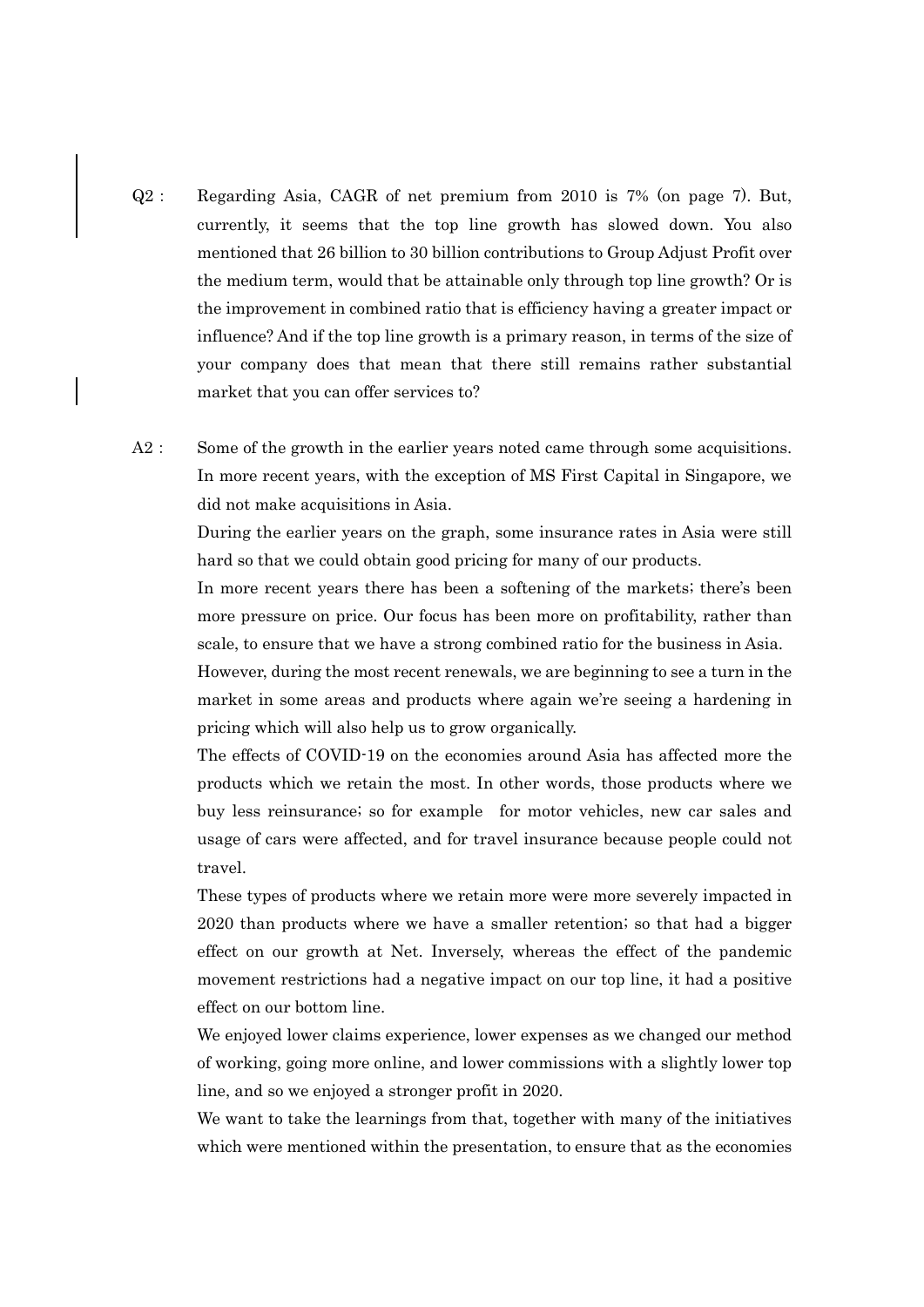reopen and growth returns, we can take advantage of that growth with our good network, which will result in not only going back to a stronger growth, together in a hardening market, but also continuing a strong profitability going forward. So we are cautiously optimistic we can return to a stronger growth in 2021 and going into '22, and that we can maintain a strong profitability in '21 and '22 going forward.

- Q3: Regarding synergies in Asia, please tell us if you are getting some synergy or leverage effects by doing the business not only in one country but in 10 countries in ASEAN.
- A3: A main thrust of our synergies is through our acquisition of MS First Capital (MSFC), which is the largest company in Singapore and which is a specialist company in terms of corporate, engineering and projects, and in terms of marine, particularly hull. They have deep underwriting expertise for many countries around Asia. This has provided a strong new dimension to our business offering amongst the markets in which we operate in Asia. So far, the amount of business that we've been writing has been strong, however the pipeline of business is stronger and we see a lot of opportunity to grow the business together with MSFC, particularly in property and engineering.

But it's not just synergies in terms of additional business. MSFC have also been helping us with training and the quality of our underwriting as people from our businesses around Asia have been linking in with MSFC to obtain a deeper understanding of the type of business which they write, which is helping us to get better underwriting, and therefore translating into stronger profitability, but which facilitates the ease of doing synergy business with MSFC, as the level of understanding and information is of a good quality.

MS Amlin has a company in Singapore which covers Asia, and we have excellent relationships with the team in Singapore. So we work together with the MS Amlin people in Singapore, who have a strong link with all the expertise that they have in London. So, although the synergies with MS Amlin have been going for longer, we still see opportunities to work with MS Amlin for the benefit of both MS Amlin and our Asian businesses going forward.

The group also has some life companies, e.g. Sinarmas Asia in Indonesia, where there's opportunities in a market such as Indonesia, so we're linking now to the life companies that the group has a participation in throughout the region. We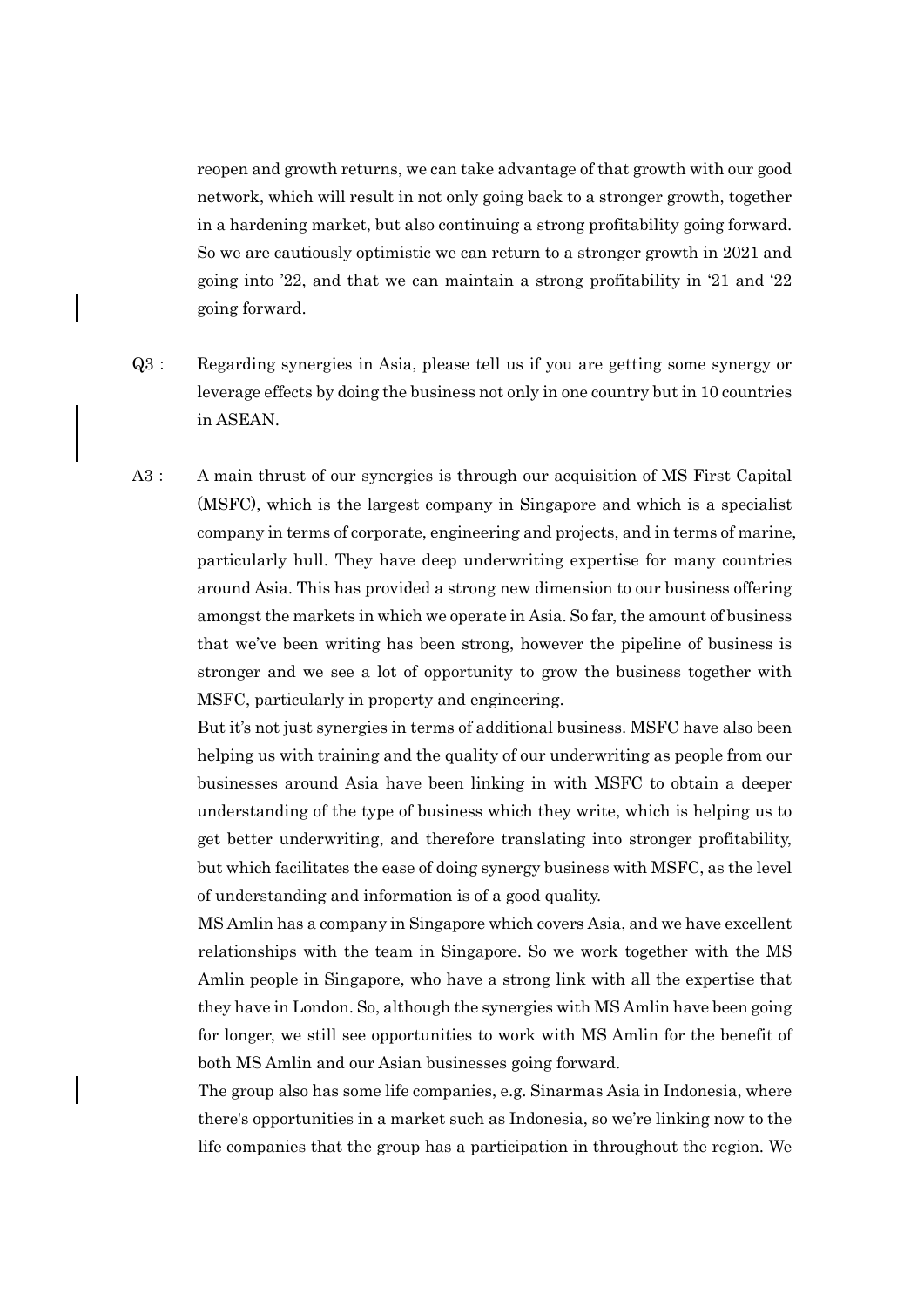look at cross-selling, between the life and our non-life entities in Asia, and again, there's opportunity to do some profitable business going forward.

And lastly, in the United States, we have a company called MSI Guaranteed Weather, which we have good links with. As part of group synergy, we link into them in certain markets using their specialist expertise to translate into a different type of product opportunity that they can offer to help us to grow in places like Australia.

So, within the group, because we're a sizable group, one of the largest in the world, there are many companies between MS First Capital in Singapore, MS Amlin in London and Singapore, our general and life companies in Asia, and between companies such as MSI Guaranteed Weather in the US, as well as our strong expertise and position that we have in Japan, where we can leverage on these for the benefit of the business in Asia. So we feel fortunate to have these opportunities, not only to help us to grow organically, but to maintain a broad offering to the market and to sustain a high level of profitability.

- $SQ1:$  Following the acquisition of First Capital, I'd appreciate it if you could give us some color on region or function regarding future M&A?
- SA1: We always maintain, between our people in Tokyo and ourselves in Singapore, a close contact with what is happening in the various markets. We keep close contact with bankers such as yourselves, and some other investment banks, in Hong Kong, Singapore and Kuala Lumpur as well as in Tokyo, in terms of opportunities that may arise in the future as we are open to look at M&A opportunities but they have to make sense for us. It's not just doing M&A for the sake of M&A or to obtain further scale, it has to be something which adds value to us, either in terms of profitability, product offering or geographical reach, or in some other area. So we don't have any particular targets which I could talk about today, but please rest assured, we do keep looking actively in a variety of markets around Asia, to see where the opportunities which come up could make sense for us, not only in terms of just scale, but particularly in terms of adding value to the operations that we have in Asia.
- Q4: As for MS Amlin, its combined ratio target is 95% to 97% shown page 13. I'm looking at another presentation material where it shows Amlin's average combined ratio from 2005 to 2014 was 83% and return on equity was 17%. How should we understand this gap? Have natural catastrophes and the reinsurance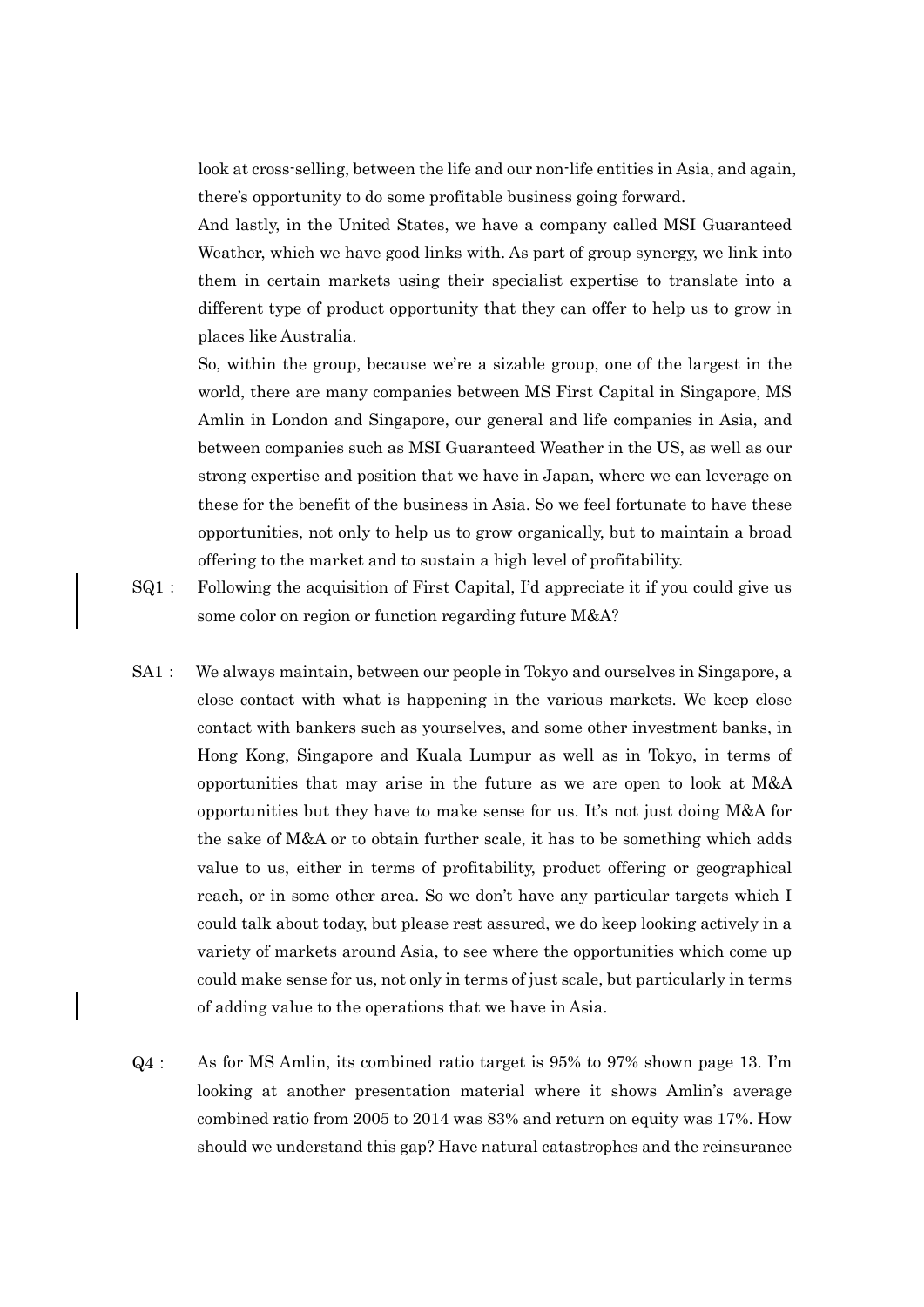markets completely changed and will not return to the state without a strong price hike? Or does it simply show that MS Amlin's current plans are conservative and have a greater potential for improvement in the long run?

A4: I think there's two fundamental differences between 2005 to 2014 period, and then subsequently. The initial strategy of Amlin was, essentially to specifically look at CAT insurance, property CAT insurance out of the US. Now, fundamentally, what's changed is natural global warming and the weather patterns around the world. In those years, 2005 to 2014, the only year that had significant impact was probably 2005. And that record, which was, if I remember correctly, 26 named storms, it was actually 2020 that exceeded that with 30named storms. In fact, 2020 had the record since 1916 of 12 landfall hurricanes or events in the US. So the big difference is our combined ratio significantly impacted by weather change.

> And that was, back in 2005 to 2014, the bulk of our business. So the strategy was at that point in time to make really good profits in a number of years but knowing that when we have a big year of catastrophe events, we would be losing money. That strategy has changed, the weather pattern has changed. Now, in addition to that, those were the years where we're getting very good rate increases and we took advantage of that during that period.

> In 2014, '15 and '16, there was significantly softening within the market, rates fell through the bottom for a number of classes and rates were not adequate for most of the risks that were written in the specialty market. We're now in a position where rate increases are coming through, not as much as we expect, therefore, we expect it to happen for a much longer period of time. In addition to them, we are removing our dependency on just CAT insurance by diversifying our portfolio to be more consistent in producing a 95 to 97 range. Now, bear in mind, if we have a year where we have no CATs, it's going to have a significant improvement on our combined ratio, but we model our future years based on the most recent years, which have had a lot of CAT events in our results. I hope that answers your question.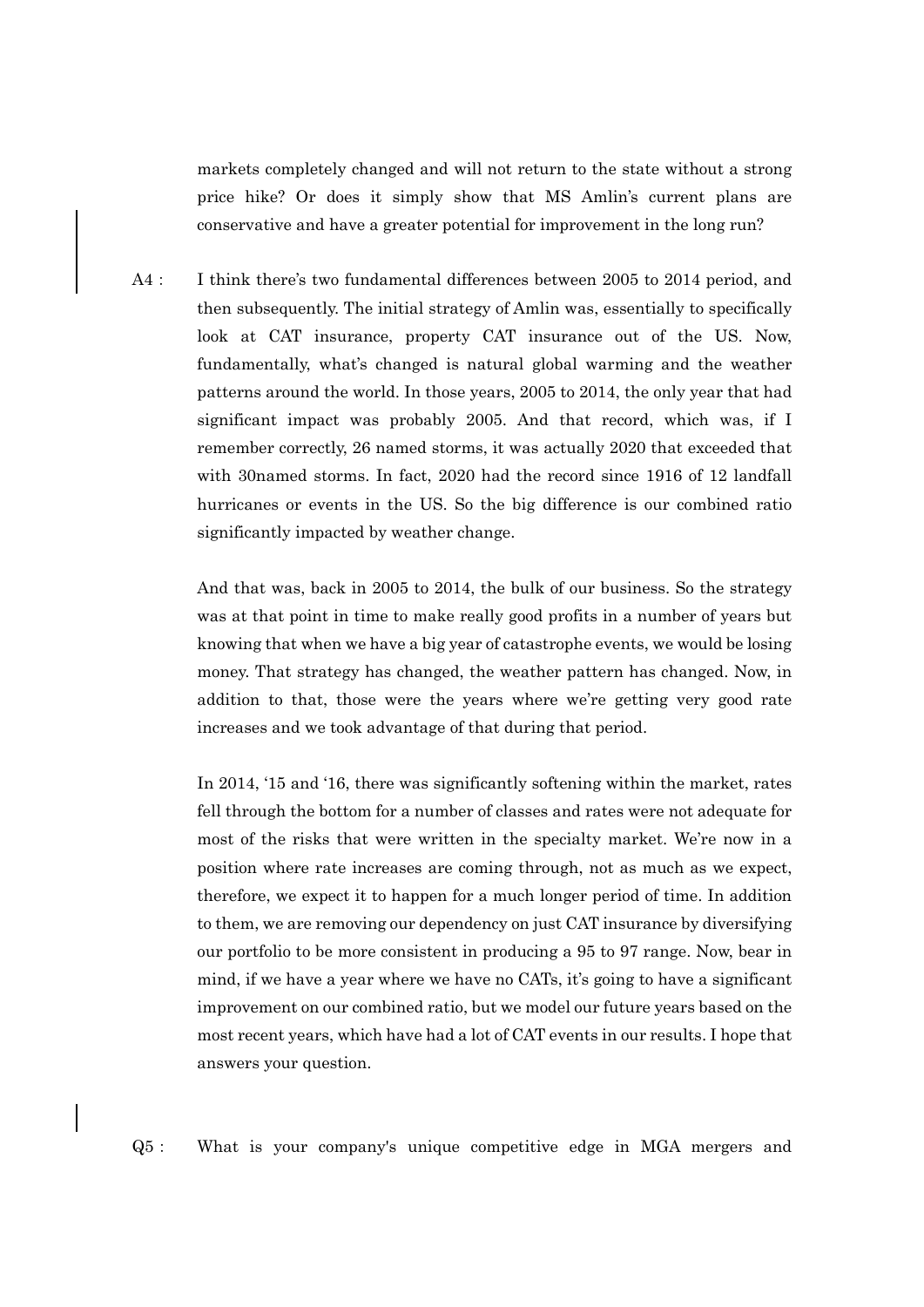## acquisitions?

- A5: I have spent the last three years in the US buying MGAs and selling MGAs. I have an extensive network and knowledge and relationship with a lot of the independent MGAs. I was a member of the association responsible for MGAs. In the last couple of months, I have had a number of conversations with them in the US in terms of what the market's doing, what they're trying to achieve. So, I'm confident that relationships that I have in the market, the knowledge I have in acquiring MGAs, that putting a team together with the people I am familiar with that have that experience. They will be successful in identifying the right MGAs that are complementary to our existing business model that can continue to operate independent that redirect their premium to MS Amlin.
- Q6: You explained AUL's strengths and growth strategies, but I would like you to explain the possibility of utilizing AUL's strengths not only within MS Amlin but also within the MSAD Group as a whole in global collaboration.
- A6: Although the organizational structure of MS Amlin has changed, the cooperative relationship is still ongoing, and we are also collaborating in reinsurance and continental European business. On a group basis, we are pursuing group synergies with the specialty and reinsurance fields in the Asian region, especially with MSFC.AUL will focus on the US market as a future strategy, but the group already has various businesses locally. We would also like to consider cooperation with MS & AD Ventures. It is also in talks with MSMM (US subsidiary) to establish a common back office in the future.

Q7: What are your thoughts on the expected loss ratio in 2021 in the Lloyds business?

- A7: The past expense ratio was 40 to 42%, but it is necessary to reduce the loss ratio in order to aim for a COR of 95% to 97%. As natural disasters have a significant impact on loss ratios, AUL has reviewed its reinsurance program to reduce its natural disaster exposure. The loss ratio is targeted at between 48 and 55%.
- Q8: What is the relationship between top-line growth and profitability, and profit growth in the Asian business? Also, if the top line continues to grow and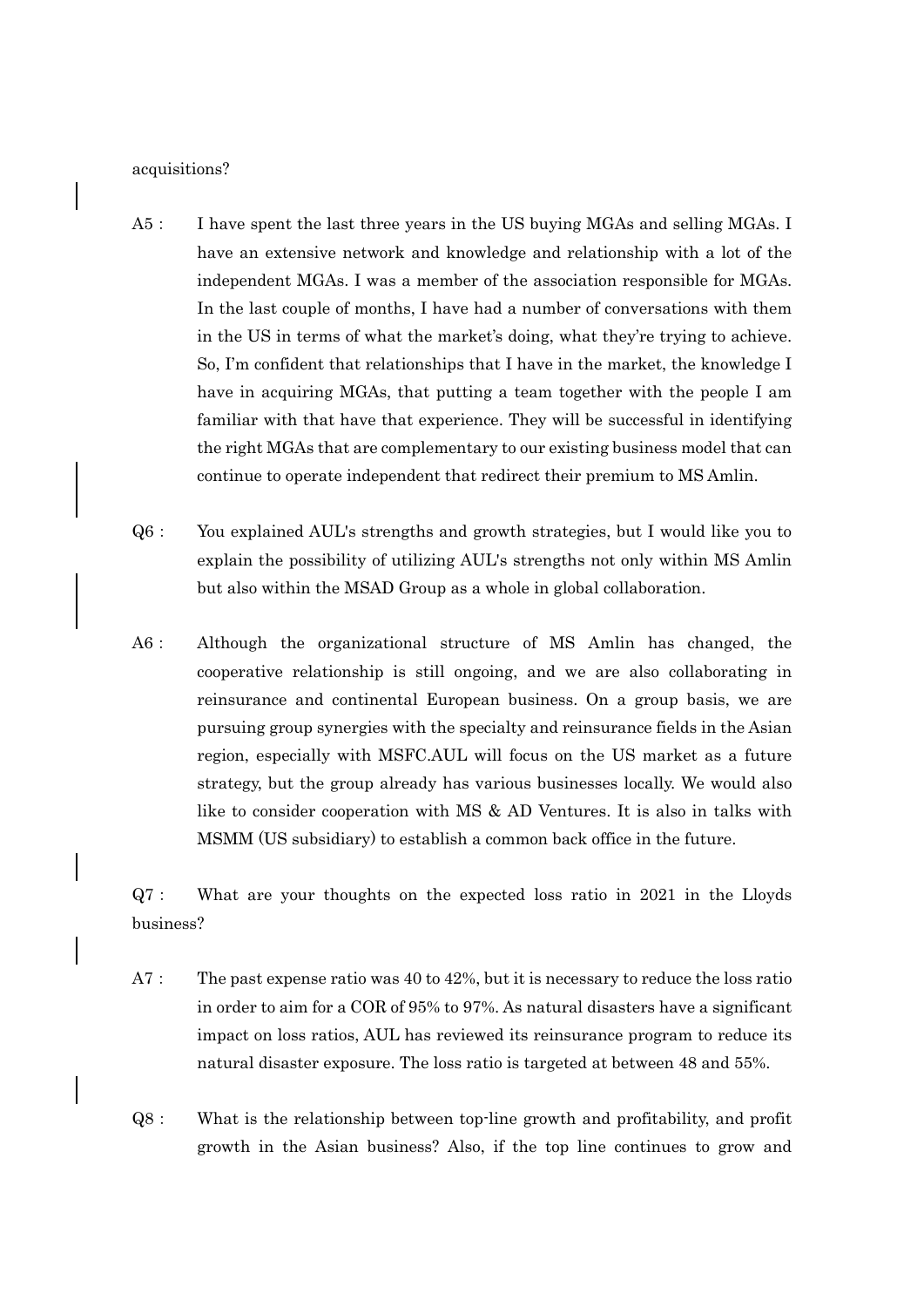profitability continues to improve, I think that the current goal of generating stable profits of 26 billion yen to 30 billion yen every year is a little conservative. Is there any reason for you to be conservative?

- A8: The Asian market is a highly competitive market, and the insurance market will not necessarily grow as much as the economy. Even when the top line grows, growth alone would not necessarily improve profitability. Some of our competitors make their money more from investments, but our company basically focusses more on profit from underwriting while ensuring a decent return from investments. In order to maintain high profitability, it is necessary to streamline operations and reduce costs by promoting digitization such as RPA and AI. Overseas subsidiaries in Asia are now working to improve their operational efficiency with the assistance of the head office. Maintaining good relationships with customers, brokers, and agents is very important, but the changing environment now also makes it important to address new consumer behaviors, such as increasing online shopping, as well as home working.
- Q9: MS Amlin said that it would maintain the current level of risk for natural disasters. Do you think that the composition ratio by region or category is acceptable under the current situation? Also, what is the medium- to long-term outlook for the return on capital of natural disaster risk?
- A9: The withdrawal from unprofitable businesses, such as the P  $&$  C business in the United Kingdom, increased the relative proportion of natural disaster risk in our portfolio. As a countermeasure, we changed the reinsurance program to reduce volatility. There are various layers and rates of natural disaster risk. With the right layers and the right risks, you can increase your return on equity. It is important to avoid areas and events that are frequent and cause significant losses.
- Q10: What is the combined ratio for the Asian non-life insurance business in fiscal 2020 and the plan for the next medium-term management plan? At last year's small meeting on the theme of Asia business, I heard that the combined ratio for FY2018 was 94%. What is the current level?
- A10: We are currently finalizing with our external auditor, however we expect the